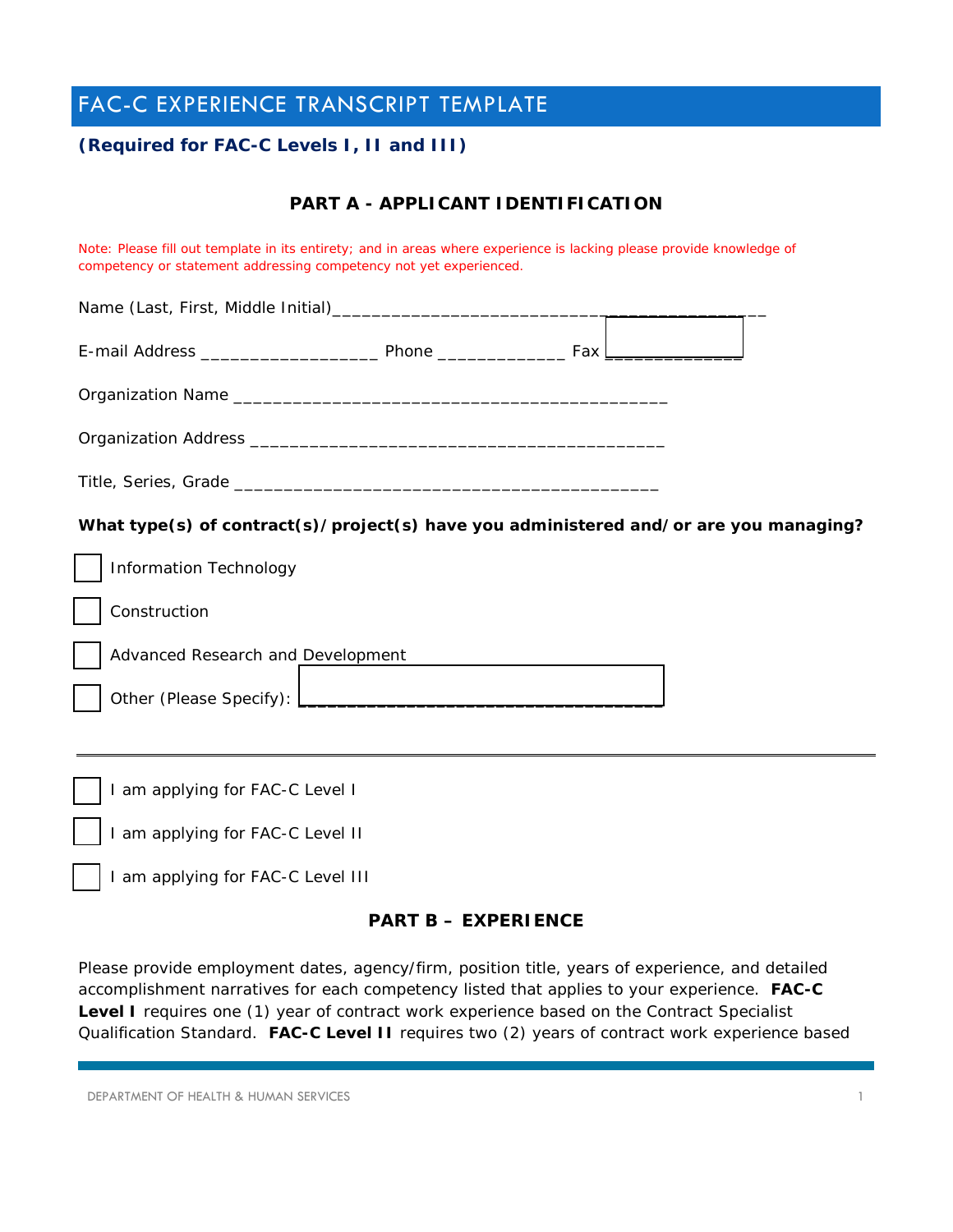on the Contract Specialist Qualification Standard. **FAC-C Level III** requires *four (4) years* of contract work experience based on the Contract Specialist Qualification Standard.

#### **General Business and Technical Qualifications**

*Professional Experience Profile for FAC-C Qualifications:*



FAC-C Level I: My experience includes at least 1 year of contracting experience. My knowledge

and abilities applicable to Level I competencies are described in the narratives below.

FAC-C Level II: My experience includes at least 2 years of contracting experience. My knowledge

and abilities applicable to Level II competencies are described in the narratives below.

FAC-C Level III: My experience includes at least 4 years of contracting experience. My

knowledge and abilities applicable to Level II competencies are described in the narratives below.

**Competency 1: Pre-award and award:** *Determination of requirements for mission; Consideration of Social-economic Requirements; promote competition; source selection; solicitation of offers; responsibility determination; bid evaluation; proposal evaluation; contract award; process protests* (Please view FAC-C Competency Model for further details).

- Employment dates:
- Agency/Firm:
- Position Title:
- Years of Experience (relating to this competency):

Briefly describe your experience relating to the competency stated above:

**Competency 2: Develop and/or Negotiate Positions:** *JOFOC; Terms and conditions; preparation and negotiation* (Please view FAC-C Competency Model for further details).

- Employment dates:
- Agency/Firm:
- Position Title:
- Years of Experience (relating to this competency):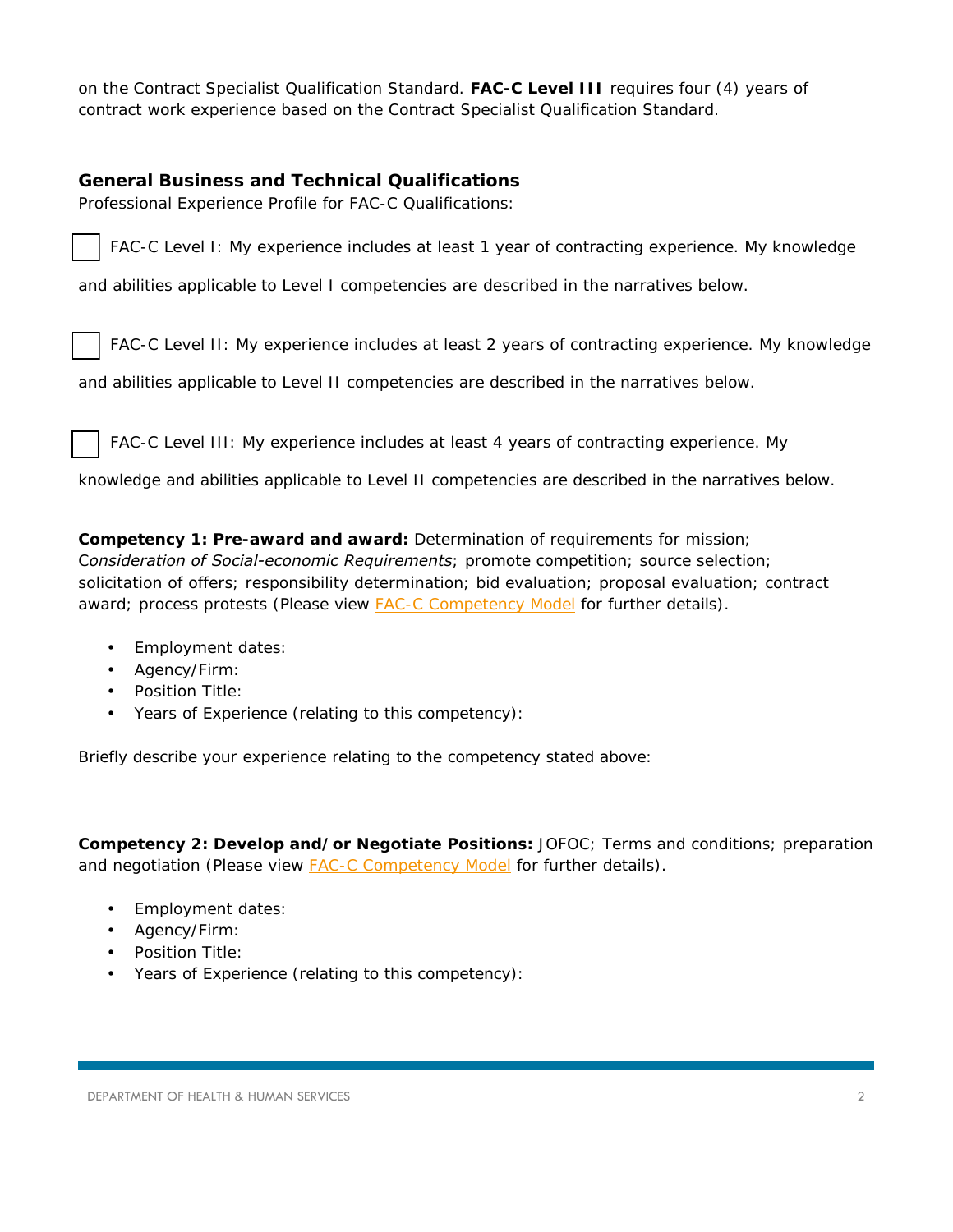Briefly describe your experience relating to the competency stated above:

**Competency 3: Advanced Cost and/or Price Analysis:** *Advanced Cost and/or Price Analysis*  (Please view **FAC-C Competency Model** for further details).

- Employment dates:
- Agency/Firm:
- Position Title:
- Years of Experience (relating to this competency): \_\_\_\_\_\_\_\_\_\_\_\_\_\_\_\_\_\_\_\_\_\_\_\_\_\_\_

Briefly describe your experience relating to the competency stated above:

**Competency 4: Contract Administration:** *Initiation of work; contract performance management; issue changes and modifications; approve payment requests; close-out contracts* (Please view FAC-C Competency Model for further details).

- Employment dates:
- Agency/Firm:
- Position Title:
- Years of Experience (relating to this competency):

Briefly describe your experience relating to the competency stated above:

**Competency 5: Small Business/Socio-Economic Programs:** *Addressing small business concerns* (Please view FAC-C Competency Model for further details).

- Employment dates:
- Agency/Firm:
- Position Title:
- Years of Experience (relating to this competency):

Briefly describe your experience relating to the competency stated above: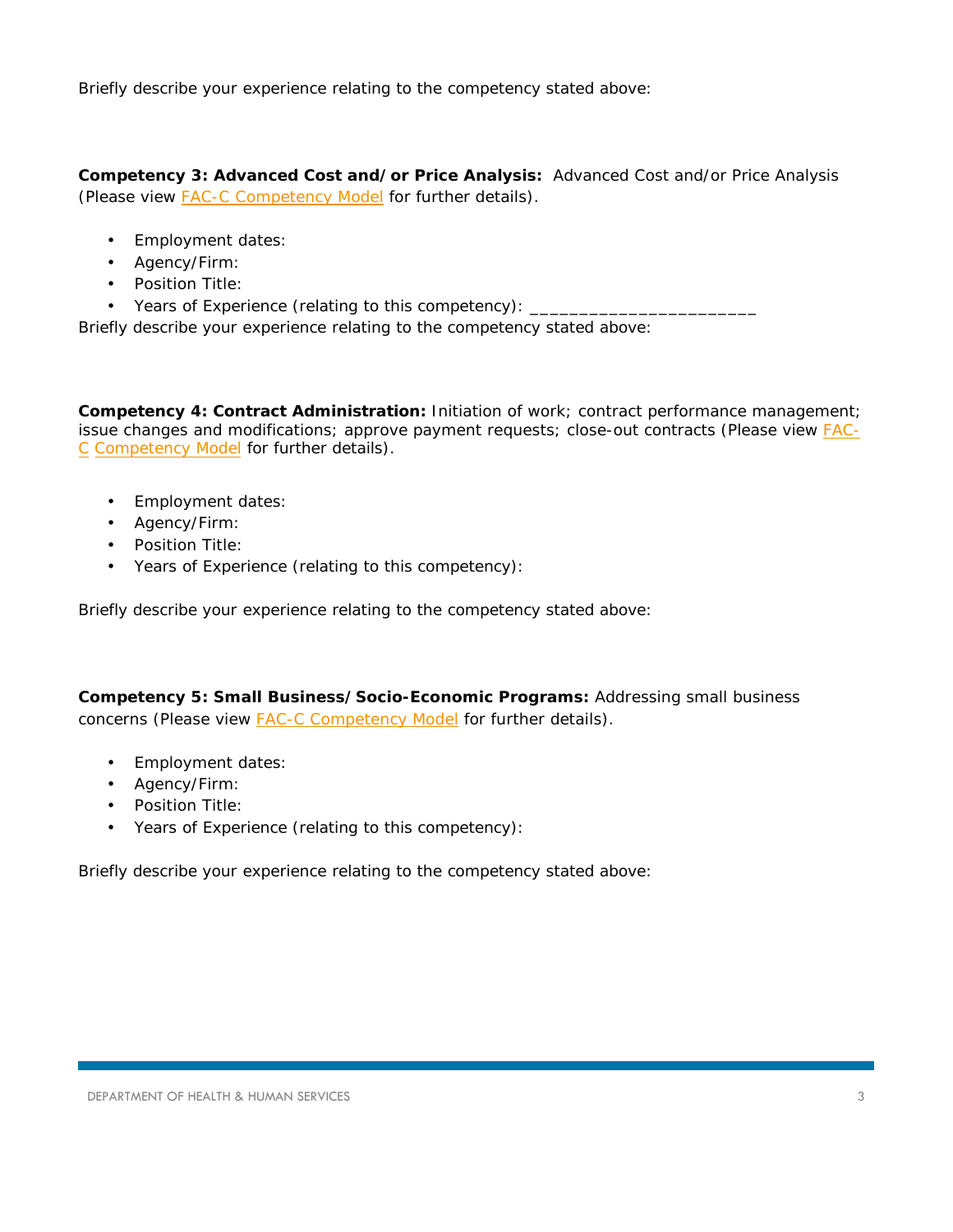**Competency 6: Negotiate FPRAs & Administer Cost Accounting:** *Negotiate forward pricing rates agreements &administer cost accounting standards* (Please view FAC-C Competency Model for further details).

- Employment dates:
- Agency/Firm:
- Position Title:
- Years of Experience (relating to this competency):

Briefly describe your experience relating to the competency stated above:

**Competency 7: Contract Termination:** *Contract termination* (Please view FAC-C Competency Model for further details).

- Employment dates:
- Agency/Firm:
- Position Title:
- Years of Experience (relating to this competency):

Briefly describe your experience relating to the competency stated above:

**Competency 8: Procurement Policy:** Procurement Analysis (Please view **FAC-C Competency** Model for further details).

- Employment dates:
- Agency/Firm:
- Position Title:
- Years of Experience (relating to this competency):

Briefly describe your experience relating to the competency stated above:

**Competency 9: Other Competencies:** *E-business and automated tools; activity program coordinator for purchase card; construction/architect & engineering* (Please view FAC-C Competency Model for further details).

- Employment dates:
- Agency/Firm:
- Position Title:
- Years of Experience (relating to this competency):